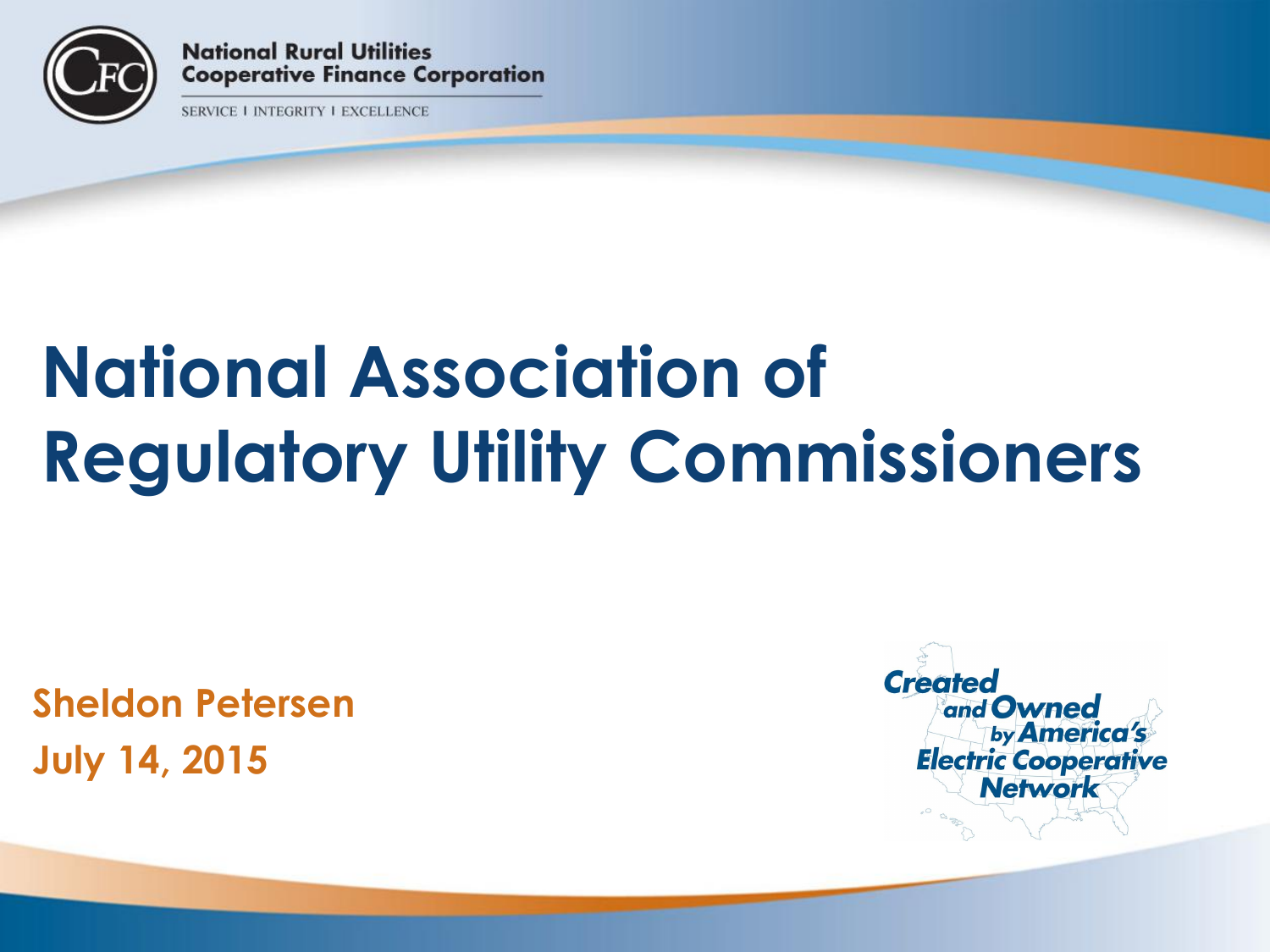

*Created and Owned by America's Electric Cooperative Network*

## **National Rural Utilities Cooperative Finance Corporation**

*CFC −*

- **Member-owned finance company formed in 1969**
- **974 members, including**
	- 838 distribution electric cooperatives
	- 71 generation and transmission cooperatives
- **\$22.2 billion in loans outstanding as of 2/28/2015**
- **Provide bi-lateral and syndicated financing to members**
	- Construction, debt refinancing, working capital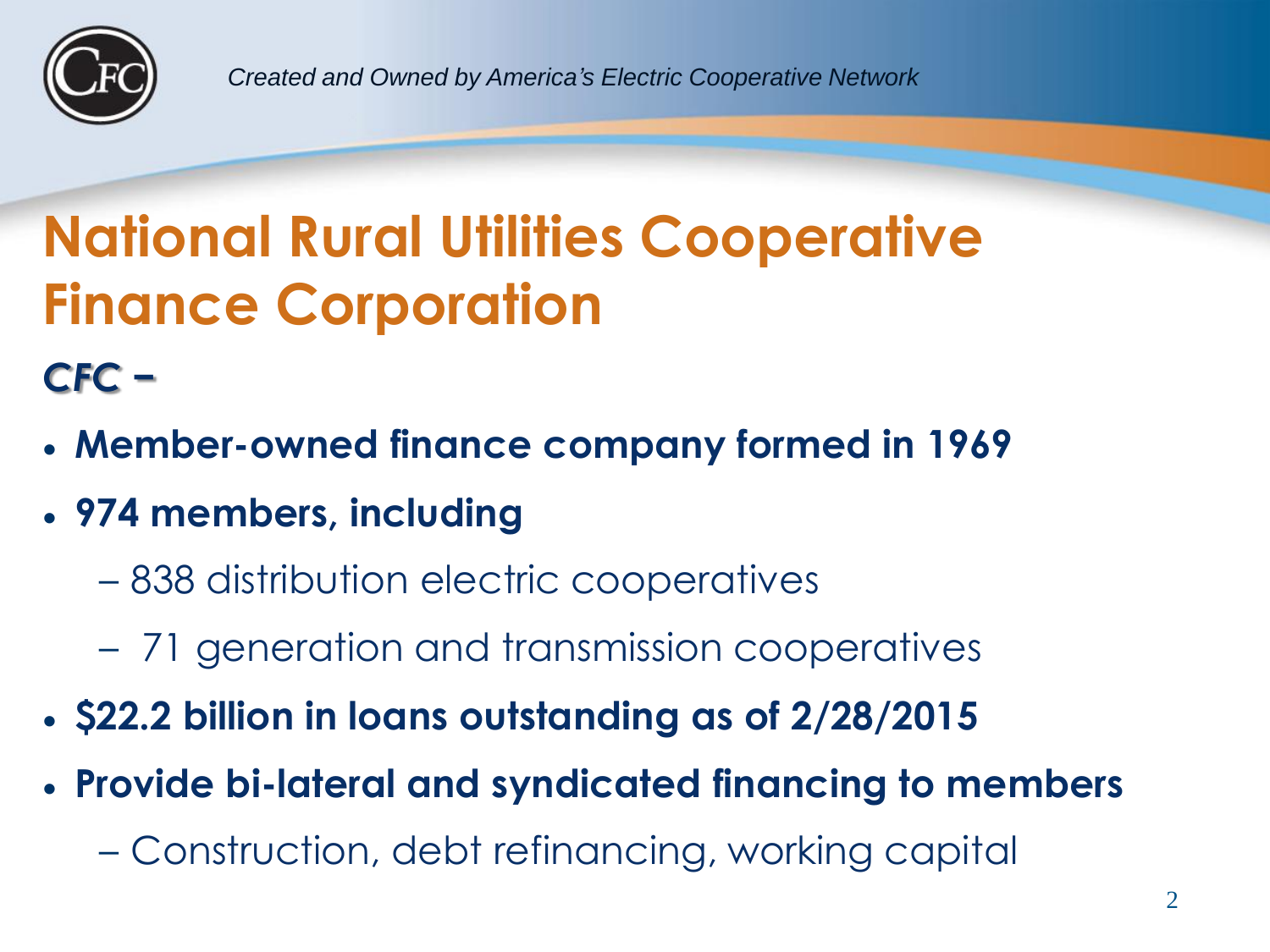

## **Rural Telephone Finance Cooperative** *RTFC −*

- **Private cooperative lender established in 1987**
	- Formed at the request of NTCA and industry leaders
- **Lends to RUS eligible rural LECs and their affiliates**
- **Funded and managed by CFC**
- **Provides financing for infrastructure, debt refinancing, working capital**
- **Total loans outstanding peaked in 2001 at \$5.3 billion**

– Outstanding loans of \$402 million at 2/28/2015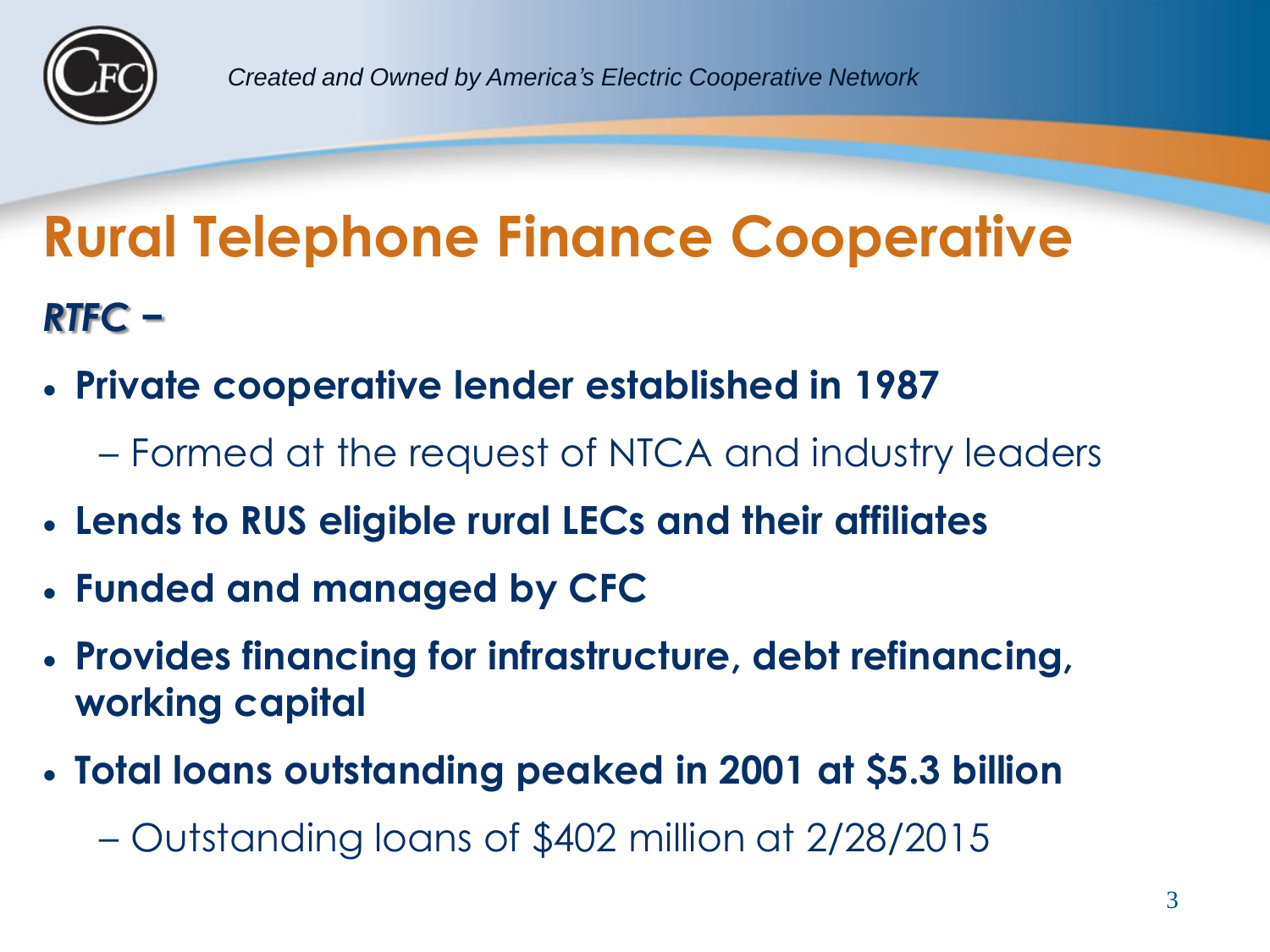

## **Rural Telephone Finance Cooperative**

*History of Trends in RTFC Lending Activity*

- **POTS and CATV upgrade and expansion (1988 – 1991)**
- **Equal access networks (1990 – 1998)**
- **Cellular telephone service providers (1991 – 1998)**
- **Acquisition financing (1994 – 2001)**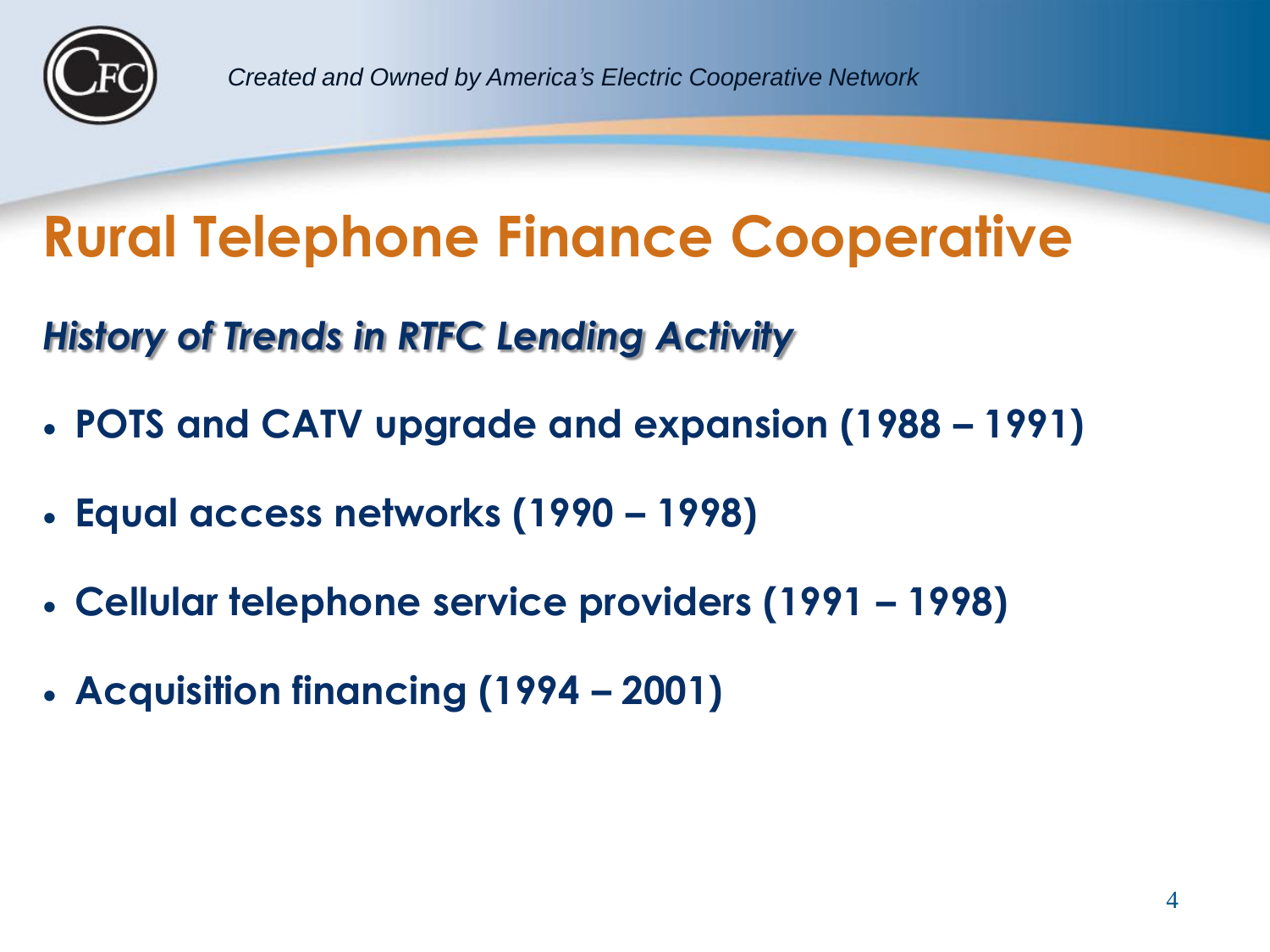

*Created and Owned by America's Electric Cooperative Network*

#### **Rural Telephone Finance Cooperative**

#### **Total Loans Outstanding**

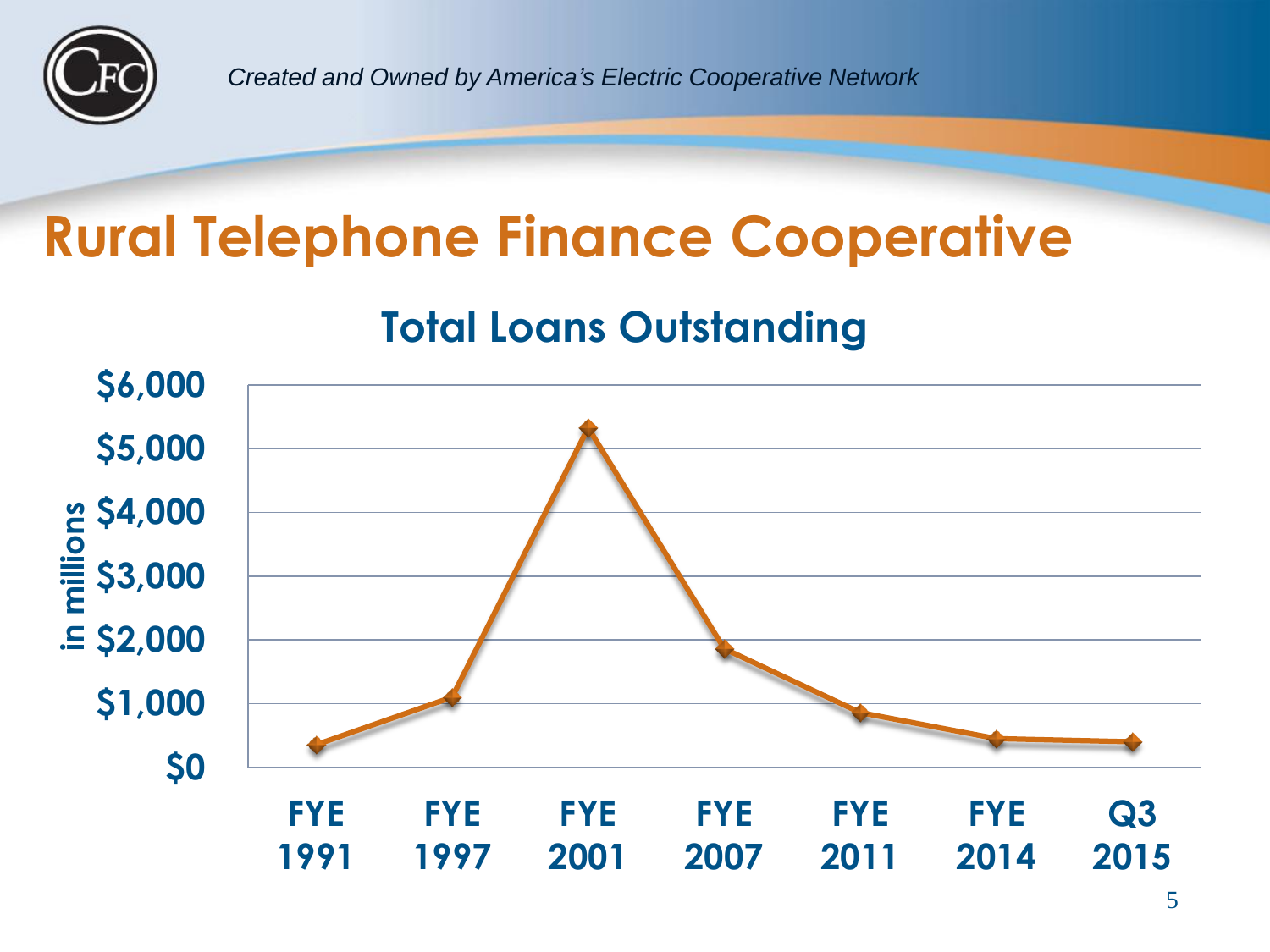

*Created and Owned by America's Electric Cooperative Network*

#### **Rural Telephone Finance Cooperative**

#### **Changes to the Environment**

- **Increasing competition**
- **Revenue reform**
- **Fast-paced technological advances**

#### **Revised Philosophy**

- **Preservation of the cooperative**
- **Stable, sustainable outlook versus high risk venture capital**
- **Lend for core purposes to established, well managed ILECs**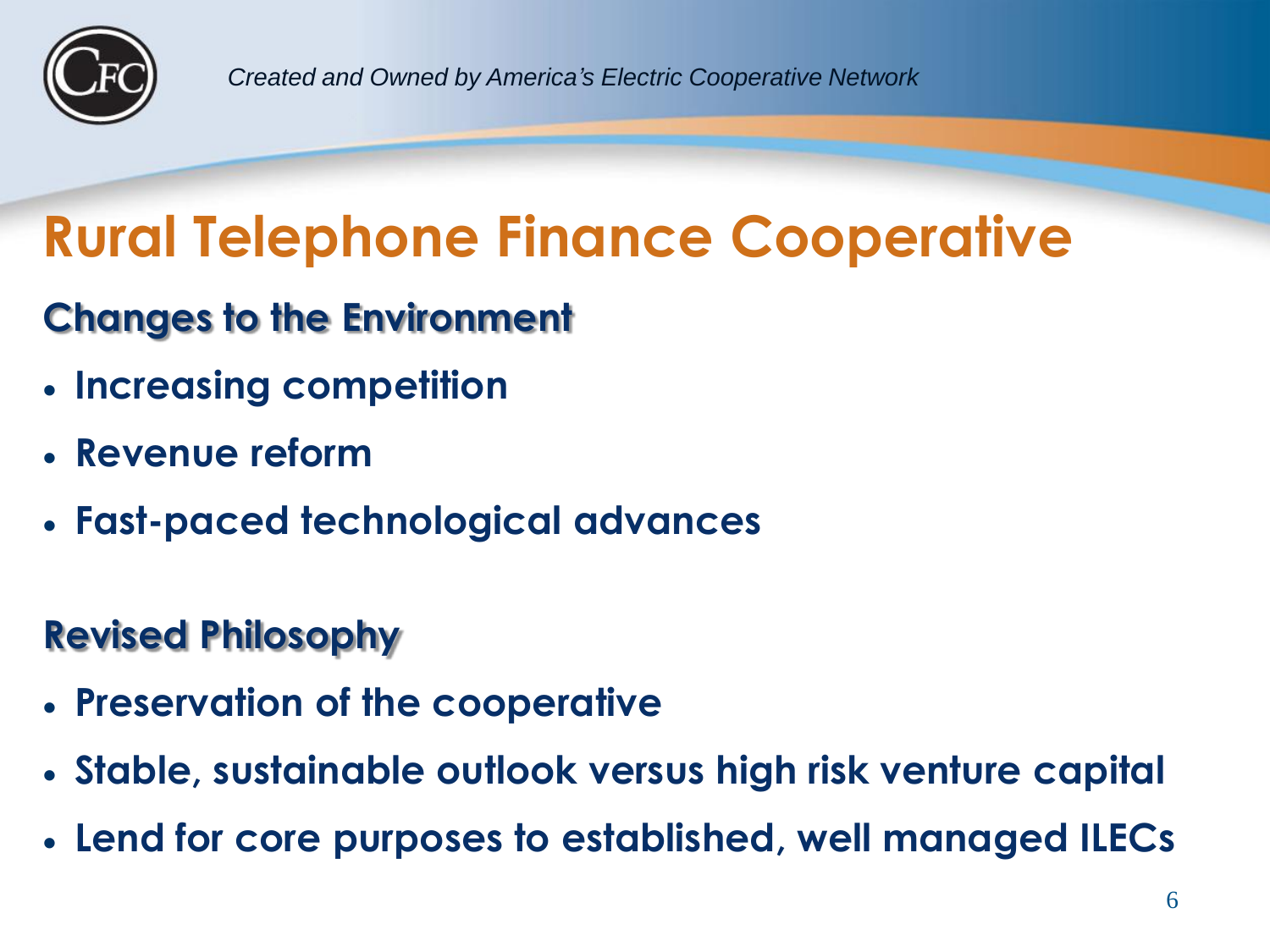

## **Rural Telephone Finance Cooperative**

**Qualitative Considerations for Lending in Current Environment**

- **Locally-based and well tested management team**
- **Diversified operations (broadband) with positive ARPU trend**
- **Competitive position within market**
- **Quality of business plan / strategic planning**
- **Community-focused**